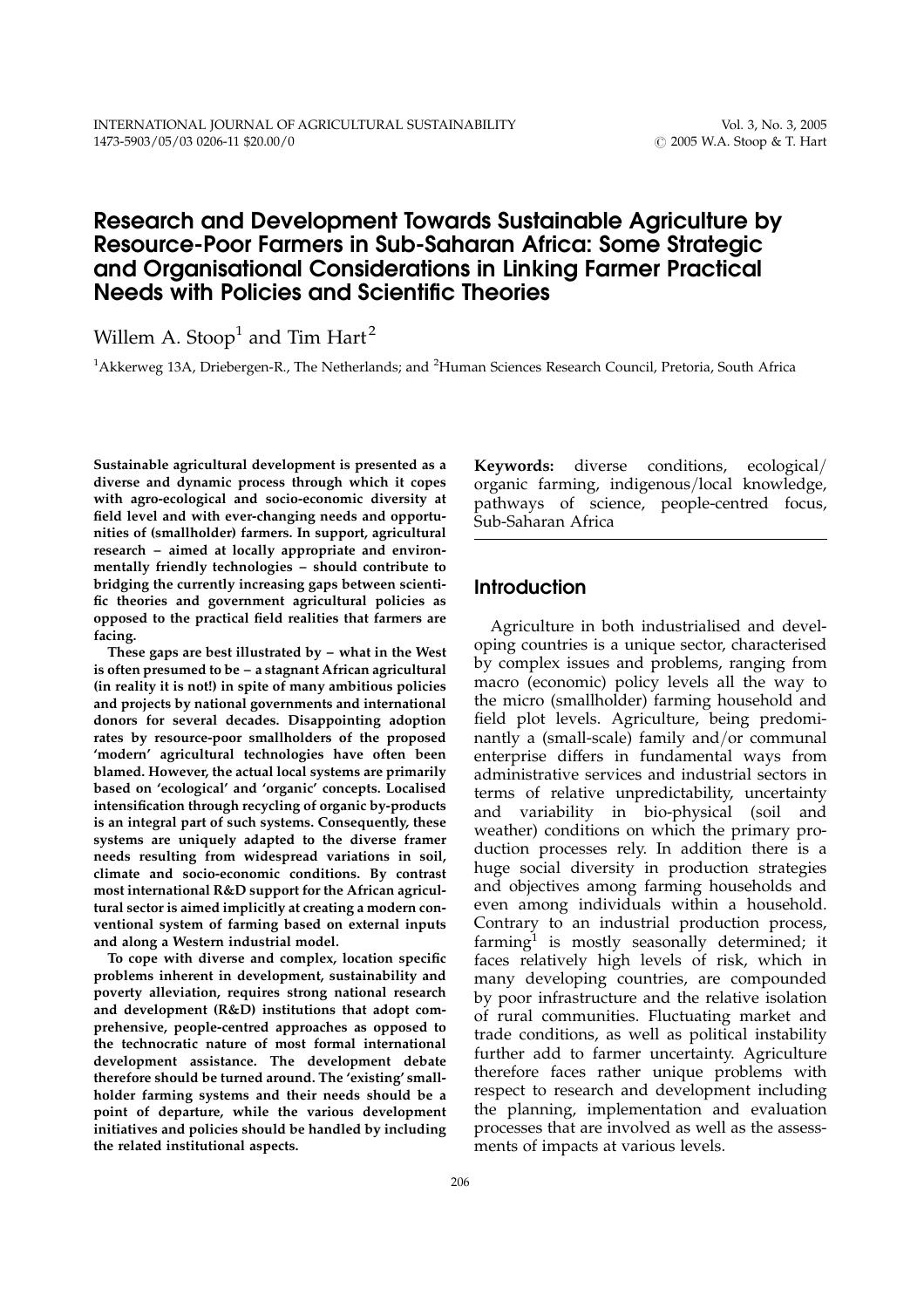In early 2002 a comprehensive study (Stoop, 2002) was conducted in the West and Central African region as to 'why' so few of the results from agricultural research where eventually adopted by farmers. The study was conducted at the request of the Technical Advisory Committee (TAC)/interim Science Council (iSC) of the Consultative Group on International Agricultural Research (CGIAR). Among other conclusions the study points out that in general:

- . donors, policymakers and scientists have not come to terms with how to cope effectively with the huge diversity in natural resources and consequently production systems of resource-poor farmers, who themselves, are highly diverse in terms of skills, motivations and production objectives; and consequently;
- the complexities involved in transforming agricultural systems tend to be widely underestimated, particularly in Africa where the aim is often to transform a traditional subsistence agriculture into sustainable, permanent and commercially-oriented systems.<sup>2</sup>

These conclusions imply that agricultural and rural development is constrained in many different respects but primarily at national and local levels and that there are important links between these levels. However, policymakers, agricultural scientists and development agents often perceive the realities of the field as chaotic and fail to accept the implications of that situation for the wide introduction of modern technologies through large-scale standardised approaches. A common attitude is to view smallholder farms as merely scaled-down versions of large commercial farms (Waters-Bayer & Bayer, 2004) despite the vast differences between the two, even in developed countries. Not surprisingly, the blanket approaches and the promoted technologies have often turned out to be inappropriate or irrelevant and far from sustainable for the majority of farmers, being resource-poor smallholders.<sup>3</sup>

Obviously there are also serious political and trade constraints at international levels, but these are largely outside the realm of direct action by local decision-makers and producers. The objective of this commentary therefore is two fold. Firstly, it seeks to provide suggestions for coping with the diversity (agro-ecological and socio-economic) of issues at the field intervention level. Secondly, it seeks to contribute to

a bridging of the gap between (scientific) theories developed at macro levels by policymakers/ scientists, and the practical realities including the living conditions and the agricultural sustainability concerns that farmers encounter at local/ micro levels.

# The Unique Nature of Agriculture: Implications for Smallholder Farming **Practices**

Because of the many uncertainties (natural and economic) involved in agriculture, farmers have to continuously adjust and even improvise their practices and the timing of different field operations during the course of the seasons, besides being alert to optimising new production and marketing opportunities. Farmers simply have to be innovative and flexible, and the most dynamic among them will certainly not wait until policymakers and scientists have agreed on appropriate technologies and new policies.<sup>4</sup> This is particularly so for the many resourcepoor smallholders in Africa. This group has – over many generations – developed very location and circumstance specific technologies and practices. Under the prevailing resource-poor conditions, these are based mainly on ecological principles. In that way the use of limited local resources (labour and capital) is optimised and the risks of crop failure minimised; at the same time farmers tend to be well aware of the need to maintain the sustainability of the natural resource base for future use. However, under certain unfortunate circumstances this local knowledge and related practices become ineffective or are undermined. Corruption and armed conflicts are two major conditions that destabilise local communities even leading to localised concentrations of refugees, having potentially more devastating and immediate effects on agricultural systems than climate change or increased pressures from growing rural populations.

The *diversity* in farming practices encountered across Africa is an integral element of agriculture in general. For most African agricultural activities, its significance for policy formulation and particularly for agricultural research and development towards more productive and intensified (yet sustainable) production systems is gradually being recognised (Eicher, 1999;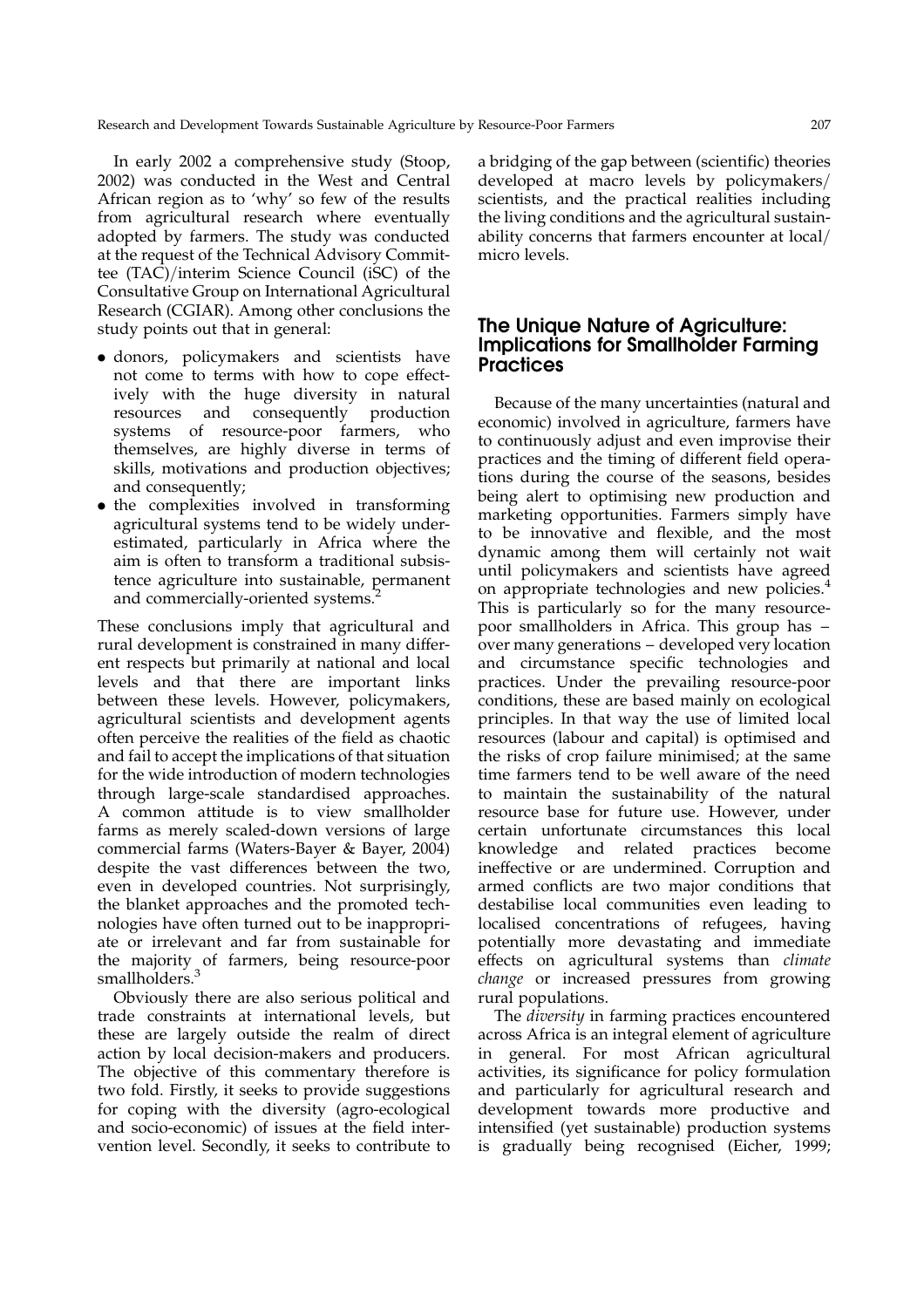IAC, 2004). Yet, the wider scope and the implications of the diversity issue for policy formulation, as well as for research and development strategies and their subsequent field implementation, tend to be bypassed. A general trend is to simplify complex situations to a few manageable standard systems that can be conveniently studied and modelled (the reductionist approach). This was also done by the IAC study (2004) that proposes to focus future research on just four major production systems and a limited number of supposedly major production constraints for the whole of Sub-Saharan Africa.

In an excellent paper, Toulmin and Guève (2003) provide a wide-ranging assessment of the ongoing changes in West African agriculture and of the numerous alternatives that evolved locally as a result of farmers responding to changing agro-ecological, social, economic, organisational and political conditions. Subsequently, different patterns towards intensification, occasionally extensification and diversification in agricultural production systems and sources of revenue (including the increasingly important 'non-farm' revenues) are revealed. In South Africa the existence of Social Grants and greater employment opportunities for skilled and semi-skilled members of farming households enable them to engage in agriculture at different times and in a number of different ways. As such agriculture is just one of several different livelihoods that rural households engage in. Belières *et al.* (2002) noted the flexibility of diverse small family farms in West Africa in responding readily to changing market and policy conditions, whereas the large-scale, mechanised commercial farms often faced exceedingly serious financial problems, having lost flexibility because of large prior capital investments.

Such features are not restricted to developing countries alone. For instance, in an analysis of Dutch dairy farming, Van der Ploeg (2003) showed that individual farmers follow very diverse strategies in coping with changing economic conditions. As a result he identified a wide range of solutions that differed remarkably from the prevailing intensification and scaling-up models developed by agricultural scientists. Since, Dutch government agricultural policy decisions tend to be largely based on the outcome of these models, it is not surprising that many Dutch farmers have reservations

about the propositions by policymakers and scientists.

Increasingly, policymakers and agricultural scientists tend to present agriculture as an industrial sector that operates largely through standardised technologies that are implemented routinely and supposedly most efficiently at large scales. As Chambers et al. (1989) pointed out, however, industrial agriculture differs greatly from the resource-poor types that are being practised all over the world and particularly by smallholders. As such, the diversity of individual farmers and their diverse strategies, in economic as well as sociological and technical terms, is largely ignored. This is particularly alarming when it comes to international development assistance. For the agricultural and rural livelihood systems of smallholders in Sub-Saharan Africa, Toulmin and Guèye (2003) describe situations that differed profoundly from the development theories as presented by international agricultural scientists, most of whom implicitly rely on the industrial model (for an example see Bindraban & Rabbinge, 2005). While these theories largely guide the strategies and funding decisions of major international donor agencies, as well as the policy decisions of national governments, they are out of context. This is manifested for instance by the South African Government's Land Reform for Agricultural Development (LRAD) subprogramme which was strongly influenced by the World Bank (Aliber & Mokoena, 2003). It focuses on large-scale export-oriented agriculture requiring intensive, and often unsustainable, external inputs. Most beneficiaries involved in these projects have subsequently achieved very little and in worst case scenarios they have gone bankrupt or had their hopes dashed (Aliber & Mokoena, 2003; Hart, 2003).

From the above it follows that despite the connectedness between macro and micro levels the gaps between macro-level theories and policies, and field-level farming are huge in both the developed and developing worlds. These gaps originate largely from a common, but flawed, comparison with industrial production processes where *diversity* and *variability* are of much less significance. By contrast agricultural R&D, particularly when dealing with smallholders, must handle the diversity issue strategically. As discussed in the following section the current major approaches still fall considerably short of this requirement.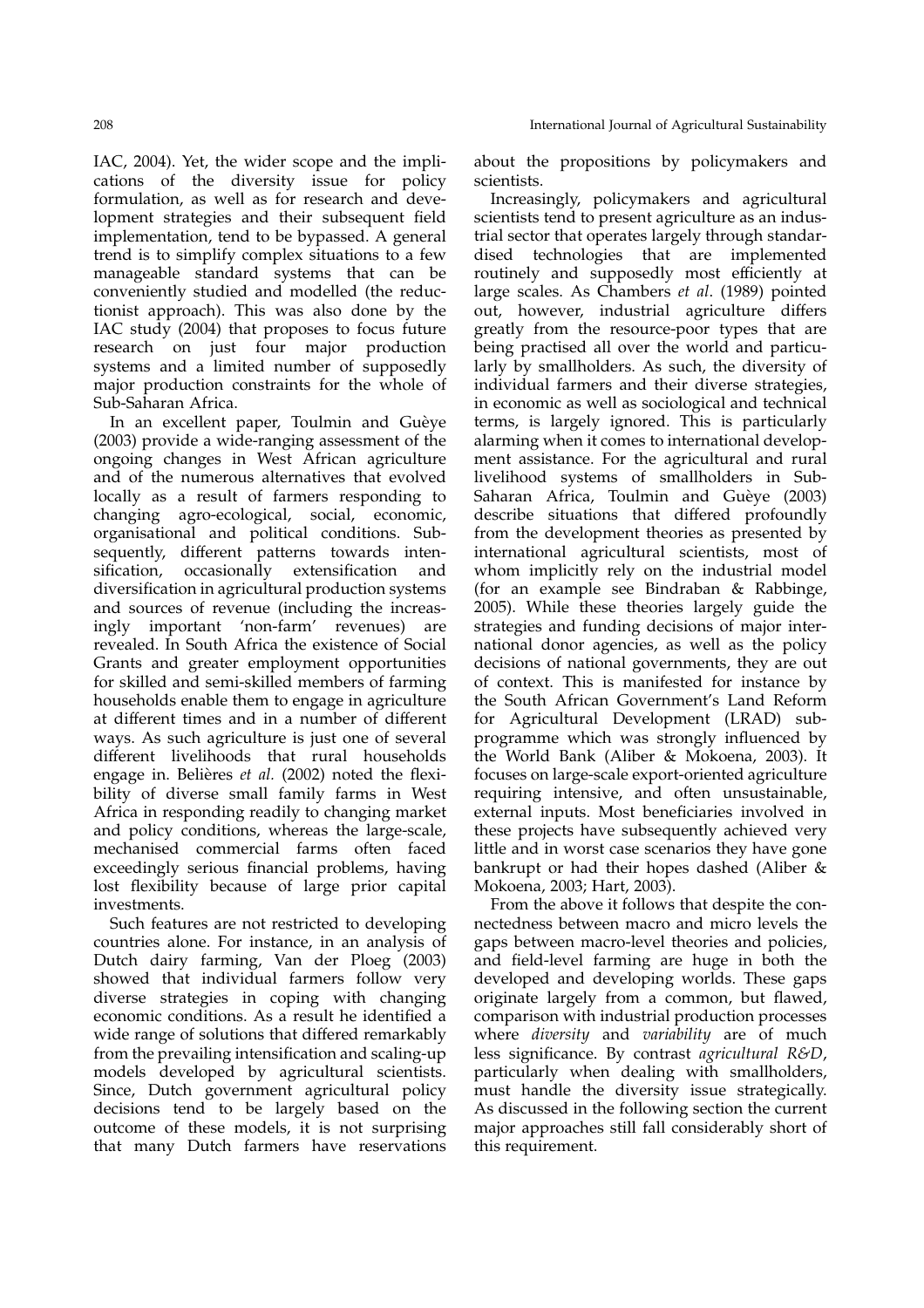## Major Strategies in Dealing with Agricultural Development

In view of the complexity and multifaceted nature of agriculture, it is not surprising that, over the years, widely different ideas and strategies have evolved about the required research and development to support this sector. In broad terms one could distinguish between three extremes:

- . a science and technology-/policy-centred strategy (IAC, 2004), which – in spite of all the 'demand' rhetoric – tends to operate in a topdown and largely reductionist fashion, being initiated mainly by formal public-sector institutions operating at the macro/meso level;
- . a people-centred strategy (Reij & Waters-Bayer, 2001; Waters-Bayer & van Veldhuizen, 2004), that is rooted at the (micro) level of local communities and consequently operates in a more bottom-up fashion; and
- a demand-/problem-led strategy that has evolved mostly over the last decade under the influence of increased privatisation of public sector research and extension services.

The first strategy finds its origin in the linear 'research – technology transfer – development' model under which scientists operate out of experiment stations and laboratories. Starting in the late 1970s, disappointing impacts led to the 'Farming Systems Research (FSR)' approach that was structured around 'on-farm' experimentation with various degrees of farmer participation. This approach remained, however, highly technology-biased with the human aspects receiving relatively little attention, the FSR teams being composed of mostly agronomists and economists. Only rarely were sociologists and anthropologists included. Unfortunately, donors started to look upon this 'research' approach as a means to accelerate technology adoption and rural development, for which it was inappropriate. Presently, something similar is happening through the Challenge Program for Sub-Saharan Africa with its Integrated Agricultural Research for Development<sup>5</sup> approach (FARA, 2004).

By comparison the 'people-centred strategy' is fundamentally different in that local people largely have the initiative and external people/ agencies play facilitating roles in guiding the locally identified needs and demands for various services. Consequently, this strategy is much more appropriate to cope with diversity issues in both agro-ecological and socio-economic terms; it also helps to create an awareness about how agricultural practices are intrinsically intertwined with local culture and customs. This latter relationship is often overlooked, thereby reducing the likelihood of adoption. Moreover, a greater awareness about the diversity in human nature, motives and individuality, be it farmers, scientists or technicians, is fundamental to understanding variations in yield levels between farms and in appreciating the frequently biased nature of scientific outputs as well as the questionable quality of much rural survey data. Unfortunately, this people-centred strategy is often incorrectly employed thereby undermining its effectiveness as numerous critics have pointed out (cf. Cooke & Kathari, 2001; Nelson & Wright, 1997; Pottier et al., 2003; Shepherd, 1998).

In the case of the 'demand-led strategy', neoliberals somehow assume that it will resolve many of the priority-setting and targeting problems commonly faced by R&D services. This trend was set in motion by the World Bank and was subsequently followed by many developing country governments (Gardner & Lewis, 1995). It focuses on privatising R&D services and institutions, assuming that the costs will be paid for by the client (Torkelsson & Anandajayasekeram, 2000) – generally the resource-poor smallholder farmers and rural families. Whether such a strategy can provide the correct signals to address complex and multifaceted, mostly local, issues of sustainability and poverty, remains doubtful. Major undesirable side effects on income distribution and the natural environment will go unnoticed, because the focus will be increasingly on short-term, single-issue, problem-solution while bypassing the more complex agro-ecological, socio-economic and institutional issues.

Obviously, each of these three strategies has particular weaknesses, that can be attributed largely to the dominant (Western) agricultural research and development paradigms, as well as to macro level political and economic interests. The net result has been that considerable national and international financial resources have, and are being, spent on flawed, politically motivated programs and projects with entirely unrealistic expectations. The next sections will explore what might be required to remedy this situation.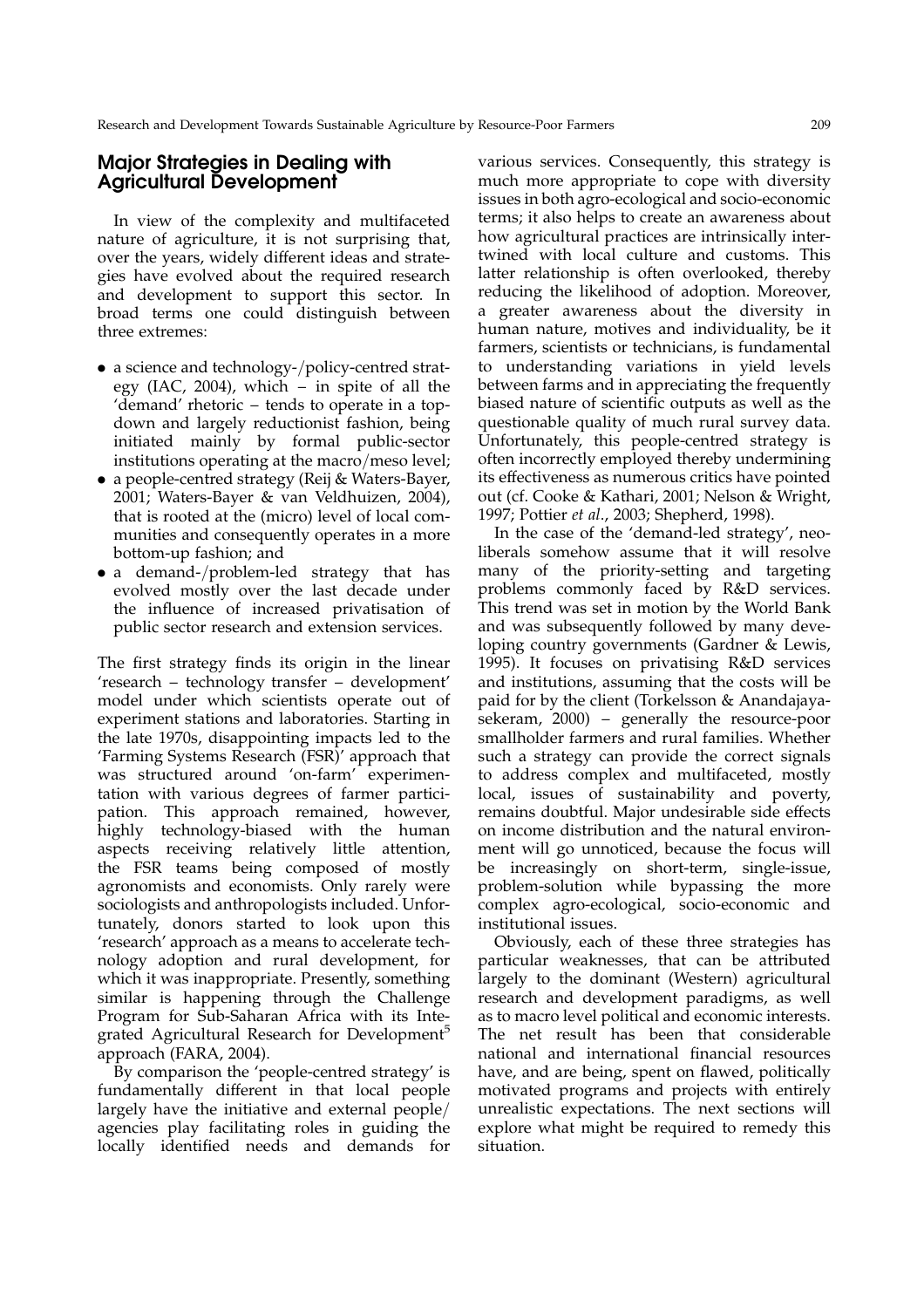# Sustainable Agriculture as a Location Specific, Agro-Ecological Phenomenon: Field Examples from Rainfed Farming in the West African Savannah Zone

#### Some background considerations

The productivity of any ecosystem has an upper limit, which if exceeded can result in its degradation and collapse, thereby reducing the future availability of resources for human survival (Reijntjes et al., 1993). This emphasises the need to manage agricultural and natural resources in ways such that the ever changing human needs can be satisfied, requiring that the quality and quantity of the natural resource base is consistently improved or at least maintained. Pretty (1996) has pointed out that this implies the integrated use of a wide range of practices, technologies and resources. This would include, for instance, the use of by-products and wastes from one component of the farming system as inputs to another. From his work with smallholder farmers he identified four important principles:

- . externally prescribed technologies do not persevere;
- . externally introduced organisations do not persevere;
- . expensive technologies, requiring expensive inputs, do not persevere; and
- . sustainability is not equivalent to permanence, rather it is dynamic in nature.

These principles suggest that sustainable technologies need to be compatible with the farmers' environment – natural, socio-cultural, economic, infrastructure and institutions (Torkelsson & Anandajayasekeram, 2000). This means that the technologies/practices need to be understood within the local context. Participatory research in Sub-Saharan Africa (Reij & Waters-Bayer, 2001) illustrates that farmers are continuously developing and improving their practices, based on the knowledge and resources at their disposal. Many of these site-specific innovations are sustainable while the ones that are not will be adjusted or rejected over time, which is in line with Pretty's fourth principle (see above).

Because of poverty and therefore the inability to afford expensive external inputs, it becomes imperative that smallholders develop low external input options while maximising the efficient use of their local resources. Therefore indigenous farming systems and the associated farmer knowledge have a strong empirical and ecological basis through which the functional integration of different locally available resources and farming skills, which vary from site to site, is achieved (Reijntjes et al., 1993). To exploit the assets of these indigenous systems researchers need to work together with farmers. However, at the same time and in particular the biological scientists require a profound knowledge about the ecological aspects of farming under low levels of external inputs, rather than being preoccupied – as is often the case – by developing and introducing 'modern', high-yielding technologies. In this context it is useful to analyse some of the key characteristics of rainfed agriculture as practised by smallholders in the West African savannah.

#### Strategies and major ecological elements in West African rainfed (smallholder) farming

The early ICRISAT program in Burkina Faso – which was initiated in 1975 – made considerable efforts through agronomic and anthropological studies to position the overall research activities in a local smallholder context (Stoop et al., 1982). Based on combinations of on-station and on-farm studies a number of crucial farmer strategies for crop management were identified:

- . Early planting (with the first rains in late May/early June) in spite of subsequent early drought risks, being the only option to prolong the cropping season under rainfed conditions.
- . Close matching between crops and different land/soil types (with respect to soil moisture regimes and soil fertility) that occur in fairly regular patterns in the gently rolling landscapes as linked to common toposequences (e.g. the most drought tolerant crops, such as millet, fonio and cowpeas on the dry uplands and upper slopes, sorghum and maize on moist to wet lower slopes and lowlands, rice on wet/inundated lowlands (Stoop, 1987; Van Staveren & Stoop, 1985).
- . Frequent use of intercrop combinations often on adjacent and transition land types (maize with rice on lowlands and lower slopes; millet with cowpea on uplands; sorghum with millet on lower slopes; maize with millet on uplands in higher rainfall areas).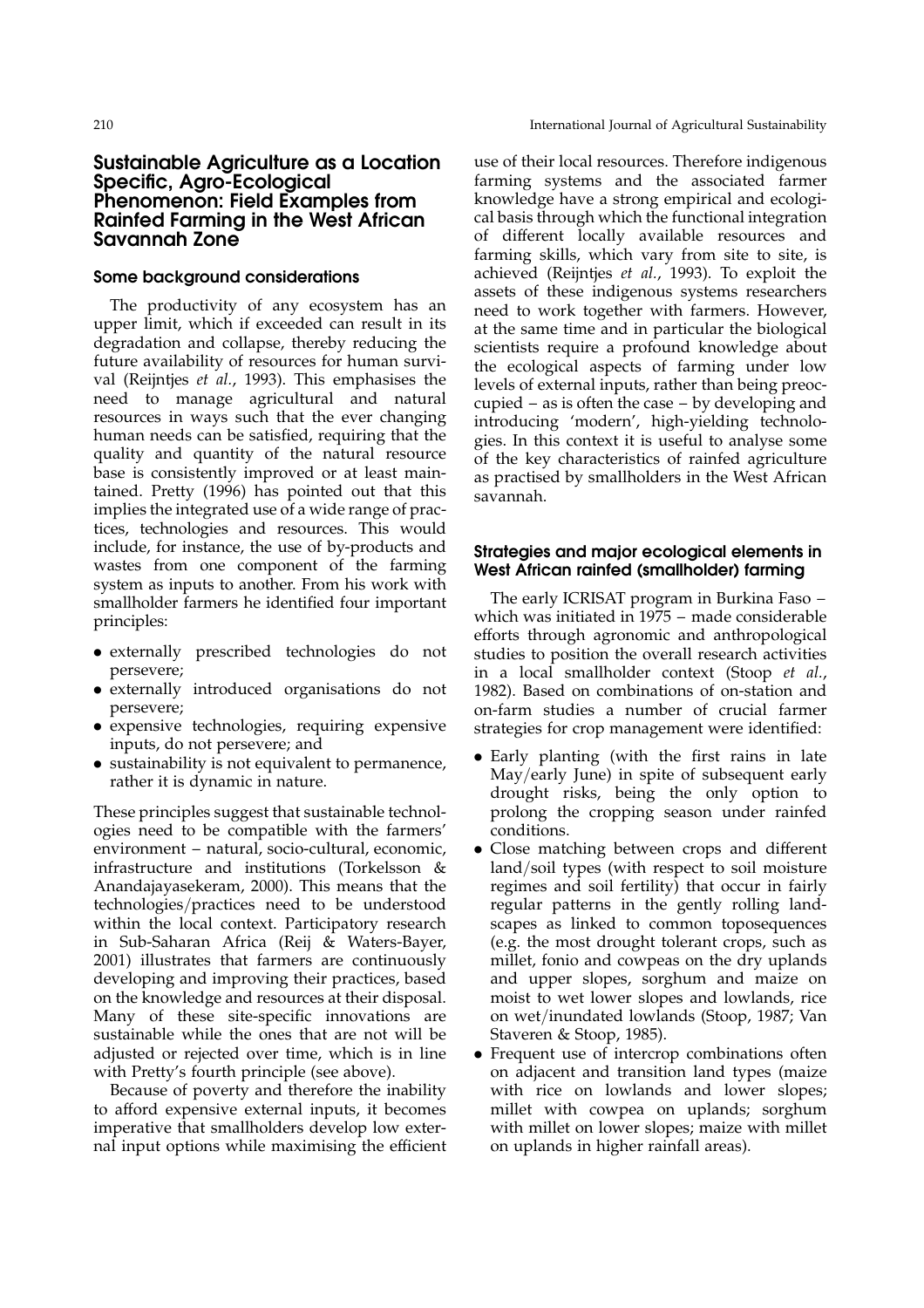Research and Development Towards Sustainable Agriculture by Resource-Poor Farmers 211

. Fine-tuning of the above systems through a large selection of local varieties with different growth/maturity cycles (and grain quality characteristics) and therefore adaptation to different planting periods (ranging from very early to late in case of a delayed onset of the monsoon rains).

The above strategies are largely ecological in nature and contribute to stabilising production and spreading the labour requirements and risks of both droughts and floods over a short  $(3-4$  months) and rather unpredictable rainy season.

As population pressures increase there will be progressive increases in the demand for land and with it a need to increase production levels that will only be possible if soil fertility levels are improved, or at least maintained. Also for this aspect there exists a body of local knowledge. For generations manure, crop residues and other household waste products have been applied to the high yielding plots that surround the family compounds (Prudencio, 1993). Over the years, the production and use of locally produced organic fertilisers has greatly evolved from informal arrangements between farmers and pastoralists about the grazing of their animal herds on crop residues and fallow fields to deliberate collection, production and sale of manure in local markets (Vierich & Stoop, 1990). Progressively composting practices aimed at more distant fields have also increased, while the transportation and application issues involved were resolved locally (Clottey *et al.*, 2005).

In recent years, the significance of ecological/ organic systems and their scope for intensification has been highlighted anew by the 'system of rice intensification' (SRI). This system was initially developed during the 80s by smallholders in Madagascar and has since been adopted increasingly by (small) rice farmers in South and South-east Asia (http://ciifad.cornell. edu/sri/listservs/index.html#rice). Likewise, farmers have introduced important location specific improvements without or through minimal use of external inputs such as mineral fertilisers, pesticides and herbicides to improve soil structure, waterholding capacity, erosion control and pest management (Hart, 2005; Mazzucato & Niemeijer, 2000; Reij & Thiombiano, 2003; Reijntjes et al., 1993; Tiffen et al., 1994).

#### Strategic implications for research and development

Many local farming systems mimic nature, thereby ensuring that optimal use is made of natural resources (land, nutrients, groundwater, radiation and rainfall), and underscoring the importance of ecological insights – such as elaborated above – in progressively developing technological improvements in existing systems. As climate and nature change, and population density increases, farmers have to adjust their practices to ensure continued sustainability and increased productivity from their fields. Smallholder systems – as already mentioned – rely on a wide and quite sophisticated range of options permitting them to adjust to the vagaries of farming. These (local) options have evolved and been tested over generations and have permitted the population to survive often under harsh environments. In research being conducted in South Africa one of the authors noticed how farmers involved in a vegetable garden project resorted to local practices and 'traditional' crops when they experienced drought conditions after their irrigation pump was stolen.

Agricultural R&D (national and international) should seek to capitalise on this knowledge and subsequently contribute by widening the range of technological options available to farmers to achieve the dual objectives of increased productivity and sustainability. Given the huge diversity (and variability) in the agro-ecological and social conditions of farming even at micro field levels, the need for a wide range of options (which implies a need for increased flexibility by scientists) is a condition sine qua-non. Moreover, as the pressure on farmers progressively increases to intensify and commercialise their production, they will increasingly have to adjust their farm management strategies. This applies in particular to the timing of field operations for planting and weeding, but also the professional applications (the informed use) of agro-chemicals, as well as adjusted crop rotations, intercropping or companion planting methods.

In this context, a close collaboration between farmers and researchers is required, which, however, demands a number of rather fundamental changes in the training of agricultural specialists, as well as in the current procedures and organisation of agricultural research, including the institutional arrangements, as will be explored in the next section.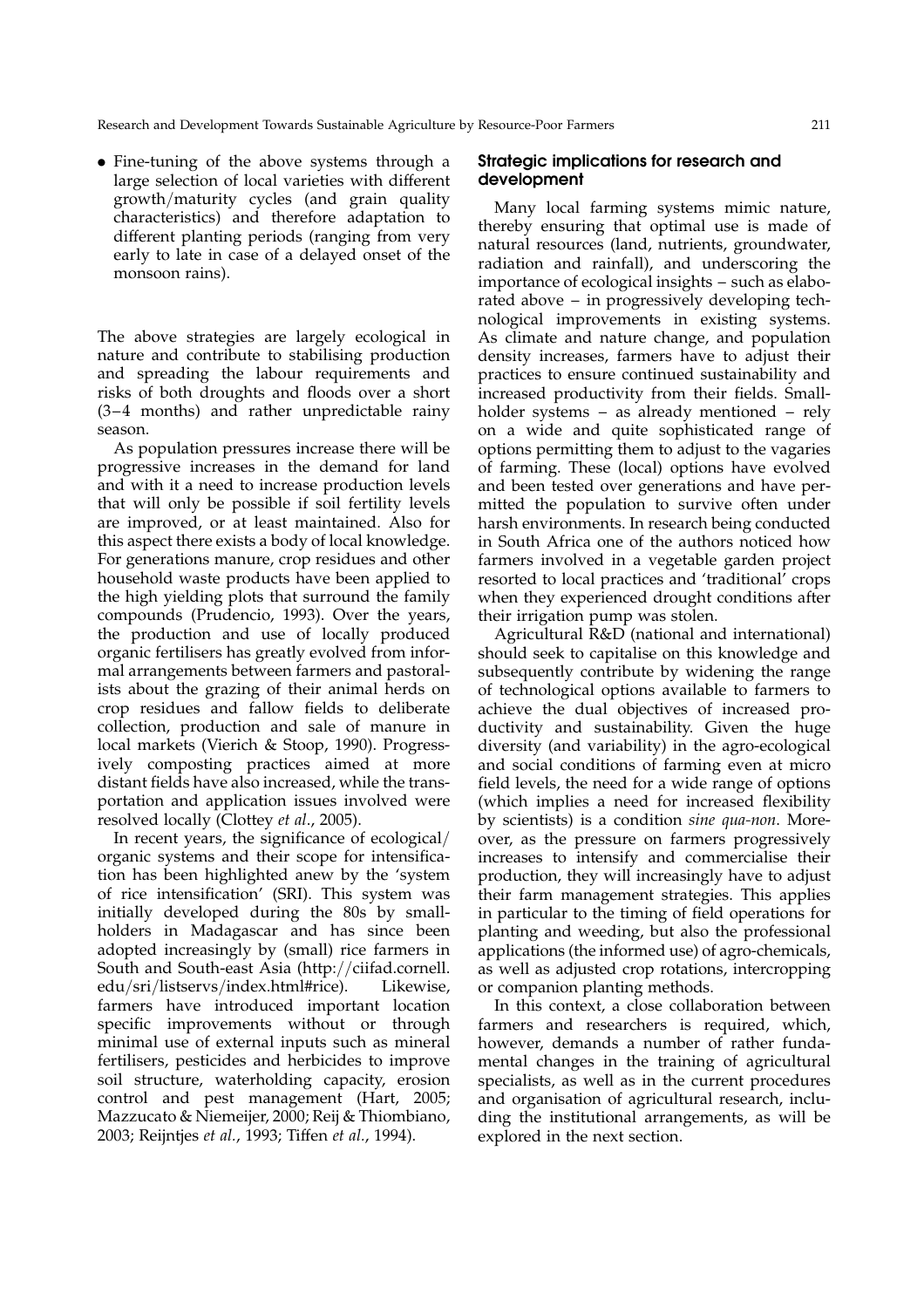# Critical Issues for Agricultural R&D Institutions: Towards a New Generation of Agricultural Scientists

In both developed and developing countries the agricultural sector is currently under considerable pressure, and with it the research and extension services. While in the former, overproduction and environmental issues are major concerns, these are fundamentally different in developing countries. For the latter the agricultural sector generally constitutes the backbone of the national economy and often directly touches on the wellbeing of a majority of the population. Certainly for most African countries it is therefore vital to maintain a functional and operational research and development/extension capacity, following realistic approaches given the prevailing financial constraints. This must be considered a prime responsibility of respective national governments. Apart from a facilitating role and the creation of an enabling policy environment stimulating a competitive private sector and reliable market system, this must also involve direct funding support to national institutions including operational costs. Only then, can the continuity of long-term programmes of vital national interest such as food security, sustainability and quality of natural resources (air, water and soil) be ensured. This leads to three major requirements for national R&D institutions:

- . a holistic strategy to cope with the 'diversity' issue;
- . an institutional structure and programmes that permit effective linkages between major stakeholders operating at different levels (from macro policy to micro field implementation), and through a range of consultative and participatory approaches; and
- . a well-trained professional staff that combines a comprehensive vision with interdisciplinary skills and a sound technical expertise.

The third issue is of particular significance, being related to introducing the use of more comprehensive and more people-centred strategies by agricultural R&D institutions. Apart from the need to cope with 'diversity', a second crucial requirement for a comprehensive approach is the establishment of linkages between the various stakeholders in the agricultural development process. Firstly, these links would have to

translate into a favourable national policy environment concerning the creation of infrastructures, marketing facilities and occasionally even the use of subsidies as described by Dorward et al. (2004). Secondly, the links must be rooted largely at local levels to ensure responsiveness to real farming circumstances and the needs of rural communities. This underscores once again the need for people-centred strategies and for institutional structures that ensure the essential linkages between micro/field level practical farming and the macro (policy and research programme formulation) level in achieving a sustainable agriculture.

Especially for many of the science and technology proponents, this implies some rather fundamental changes in perspective, if they want their contributions to become more relevant in a livelihood context. More than before, they will have to accommodate a people's factor (including the institutional aspects) and an ecological perspective into their activities. Unfortunately, technical scientists have rarely received any formal training in the former, while their knowledge about the latter is at best superficial. Yet these are crucial elements in any long-term agricultural development process.

Consequently, the professional staff must be well equipped to recognise and to handle the social diversity issues by having been taught some professional skills to communicate and dialogue effectively with various stakeholders apart from their specialist technical training. This would include a degree of familiarity with various (field) methodologies and approaches, including a critical appreciation for their limitations and relative precision of the results/outcomes and thereby the relative validity of conclusions. The basis of such skills has to be laid, however, through university education.

University training in agricultural sciences generally includes the use of statistical methods. Less emphasis is paid (unfortunately) to the precision (and the associated costs) with which various parameters can be measured and the ensuing limitations and limited relevance of various types of data. This should include the limitations and risks involved in the common extrapolation and up-scaling process to wider geographic areas and farmer communities. A widespread (and costly) misconception in general understanding of statistical theory is that more data leads automatically to greater accuracy. However, in the absence of a broad,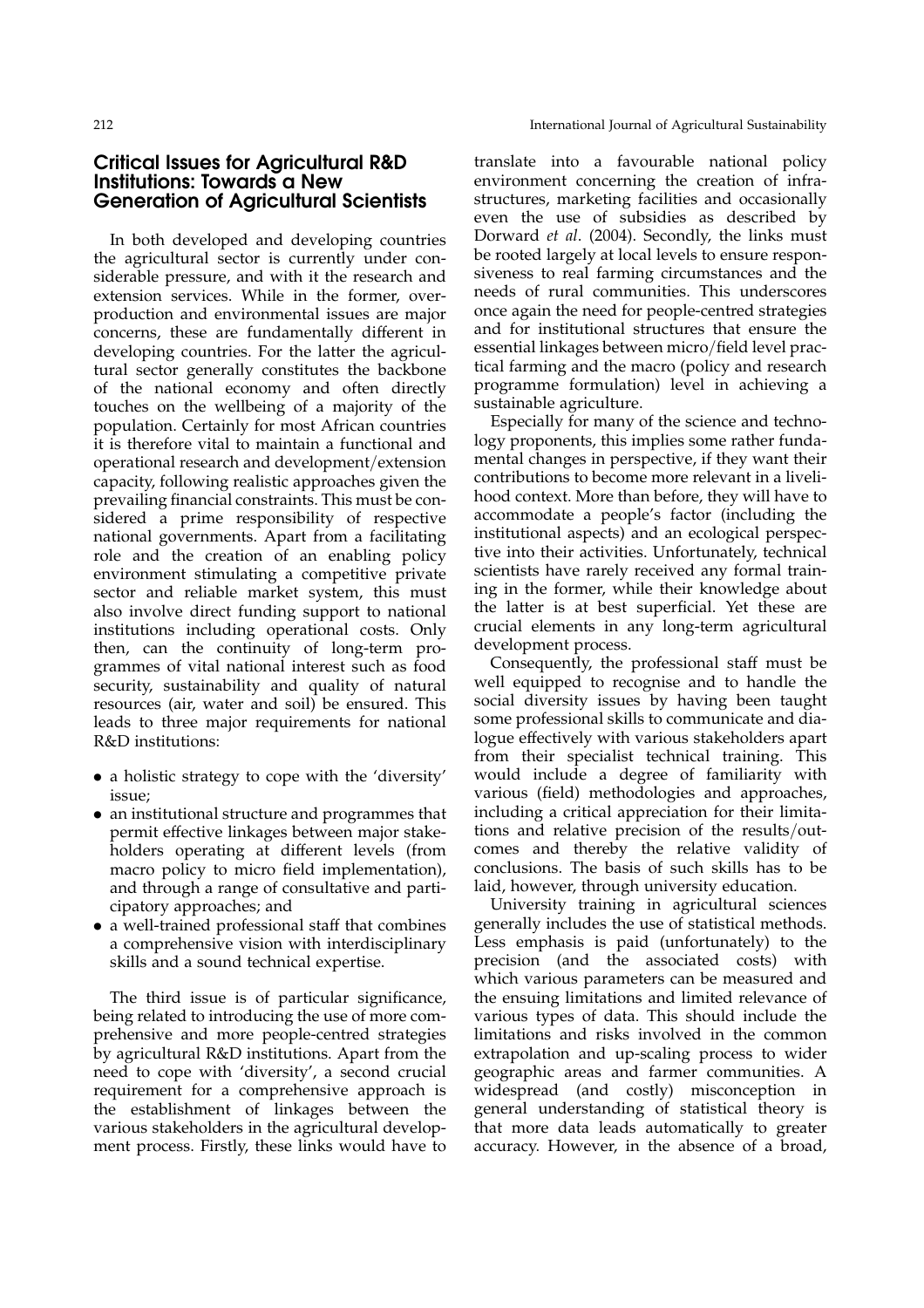general understanding of a complex system (such as a livelihood system), accuracy of isolated parameters is of very limited value. The interpretation of such data is open to multiple biases and therefore of little significance, as Toulmin and Guèye (2003) pointed out in their study on the evolutions in West African agriculture.

Conspicuously absent from the technical (including agricultural sciences) university curricula are elements related to the humanities, notably anthropology, psychology and communication/facilitation/interviewing skills. This is an extraordinary shortcoming in view of the need for 'development-oriented' scientists to collaborate with a wide range of stakeholders – in the first place farmers, but also the commercial and political parties – involved in the development process. An awareness of the various pitfalls in human communication during interviews and data collection processes is crucial in view of the serious consequences for the relevance and accuracy of the collected information. In fact, the vast group of technical scientists – in spite of the high-powered rhetoric about participatory approaches and need for partnerships – is, in fact, very poorly equipped to handle this subject at the field implementation level. No doubt this will be a fundamental reason behind the disappointing impacts of many large-scale technology transfer and development efforts conducted in the past and certainly in Africa (Stoop, 2004).

For obvious reasons agricultural training and research is increasingly focussed on – what is being called – 'modern science' with the aim to develop commercially attractive 'modern new technologies'. Consequently, other forms of fundamental technical research into (micro) biological, physiological and ecological processes – that constitute the basis of any agricultural production process – tend to be neglected. Yet this knowledge is crucial in addressing issues such as the protection of the natural environment, resource-use efficiency, health and food quality. These issues are relevant to the long-term sustainability of agriculture in general and should not be considered an exclusive concern of alternative (biodynamic, ecological or organic) forms of farming (Röling, 2006).

In summary it is in the domain of the human and ecological sciences that universities have an obligation to prepare their agricultural graduates better (or at least to a minimum) to cope with socio-psychological elements and facilitation skills and the wider concerns about the

environment. These elements are of critical importance in getting behind the real nature of complex problems and to distinguish between fact and fiction of the rhetoric widely used by various stakeholders.<sup>6</sup> But this increased intellectual baggage of individual scientists is by itself no guarantee for more successful and sustainable agricultural development in the absence of appropriate institutional structures. It is these institutions that must effectuate the linkages through which micro/local level knowledge is capitalised upon in the up-scaling process towards policy and research programme formulation. In that respect the 'Convergence of sciences' research programme of Wageningen University makes an important contribution (Van Huis et al., in press).

# Concluding Remarks

When dealing with complex situations - like agricultural development – comprehensive strategies and approaches are obviously required to permit the introduction of change, thereby establishing new types of order. In that respect, a sustainable agriculture and livelihood perspective is not a matter of either –or, but must rely on elements of all three – earlier mentioned – strategies. It needs to be multifaceted and multidisciplinary in dealing with the entire range from macro- to micro-level issues, including the links between levels and the respective stakeholders (Peat, 2002). These links between stakeholders operating at different levels are a matter of institutions. These must have explicit mandates to ensure that the micro/field level realities are effectively exploited in formulating policies and research programmes that are rooted in the realities – their short and long term needs – of current farming. Yet, this national institutional emphasis is still largely absent, as it is in each of the three major agricultural development strategies discussed earlier. This perspective is, however, also fundamentally different from the futuristic ideas of a modern, conventional agriculture as are being pursued by several major international (Western) donor and development agencies.

In the media African agriculture is often characterised as 'primitive' and its farmers as 'ignorant' mainly because they are non-mechanised and have frequently rejected the improved varieties and agricultural chemicals proposed by external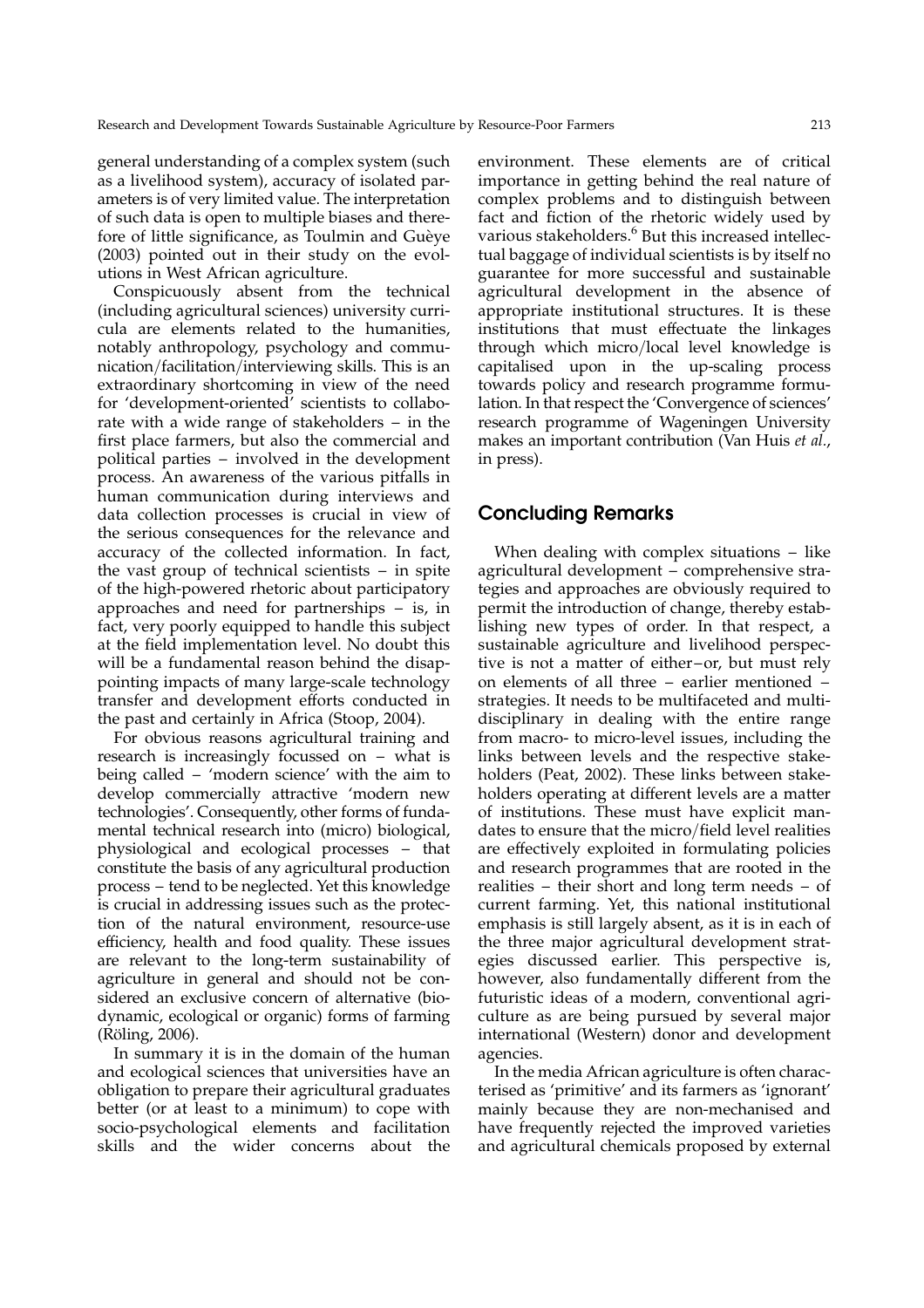experts. However, many local strategies and practices are highly ingenious in managing the limited natural resources and harsh climates like in the West African semi-arid savannah and Sahelian zones. Many of these practices are far more resilient and adaptable to changing conditions than the standardised, modern 'technological packages' that are being promoted as the solution in the fight against hunger and poverty (Sachs, 2005). Generally, these proposed 'modern' technological packages (an improved variety and mineral fertiliser) are very limited in scope, while still involving relatively high costs for smallholder farmers, thereby increasing the overall risk (in both production and economic terms). Likewise, irrigation has been suggested as a simple solution, disregarding the advanced technical know-how involved as well as its dependence on suitable land and a reliable source of high quality water. Instead of resolving the plight of smallholders many proposed 'modern' technologies therefore increase the costs as well as the economic and food security risks. These are not attractive prospects for any resource-poor farmer.

Apart from the current 'battle against hunger and poverty' politicians and scientists (national and international) frequently claim that a growing world population can only be fed adequately in the future through what is being called 'modern, conventional agriculture'. Yet, the proposed technological solutions, partly based on the outputs of biotechnology and genetic engeneering research, are out of reach for the vast majority of rural poor for financial reasons, while frequently being poorly adapted in ecological terms. As such many of the Western development assistance programmes are illustrative of the gap that exists between theory-driven policymakers and scientists on the one hand and the realities of farming at the field level (both in terms of its diversity and dynamics) on the other.

The saying 'think globally, act locally' therefore remains highly relevant today. While obviously international and coordinated research and development interventions are important, viable national and local initiatives are crucial in achieving impacts (a sustainable and raised production) at grass-roots levels. In handling complex and diverse (agro-ecological and socioeconomic) situations typical for smallholder farming, strong national research and development institutions effectively using peoplecentred approaches are a prerequisite. Together with producer organisations, locally adapted innovation and dissemination to neighbouring communities could be achieved most effectively. Coherent national policy environments (particularly for land rights, infrastructures and markets, occasionally even involving the use of subsidies) would be an essential condition for success, in particular for African countries where smallholders largely dominate the agricultural sector. It is exciting that the ongoing 'Convergence of Sciences' programme at Wageningen University brings together many of the issues raised in this paper through a number of doctoral research studies (Van Huis et al., in press).

#### Acknowledgements

Thanks are due to Ann Waters-Bayer, Wolfgang Bayer and Niels Röling for making valuable comments and suggestions on earlier drafts of this paper.

#### Correspondence

Any correspondence should be directed to Willem A. Stoop, Independent Consultant, Akkerweg 13A, 3972AA Driebergen-R., The Netherlands (nadamo@planet.nl).

#### **Notes**

- 1. The term 'farming' is used in a wide sense to refer to the activities of all people who produce and/or harvest from plants, animals and aquatic resources. 'Farmers' include peasant/family smallholders, pastoralists, forest dwellers and artisanal fisherfolk among others.
- 2. Ambitious development goals and objectives are written mostly in administrative and scientific jargon remote from and largely hiding field realities where the production changes are to occur. Similarly, many locally sustainable practices go unrecognised and their potential ignored.
- 3. Resource-poor smalholders/farmers are those who have weak or very restricted continued (sustainable) access to conventional agricultural inputs such as agrochemicals, technology, mechanisation, irrigation, land and finances which are generally a prerequisite for most modern agricultural technologies.
- 4. In a compilation of independent studies carried out in parts of South Africa researchers and extension officials identified local innovations at each site they visited (de Villiers et al., 2005). Innovations involved natural resource management, social networks and technology improvement and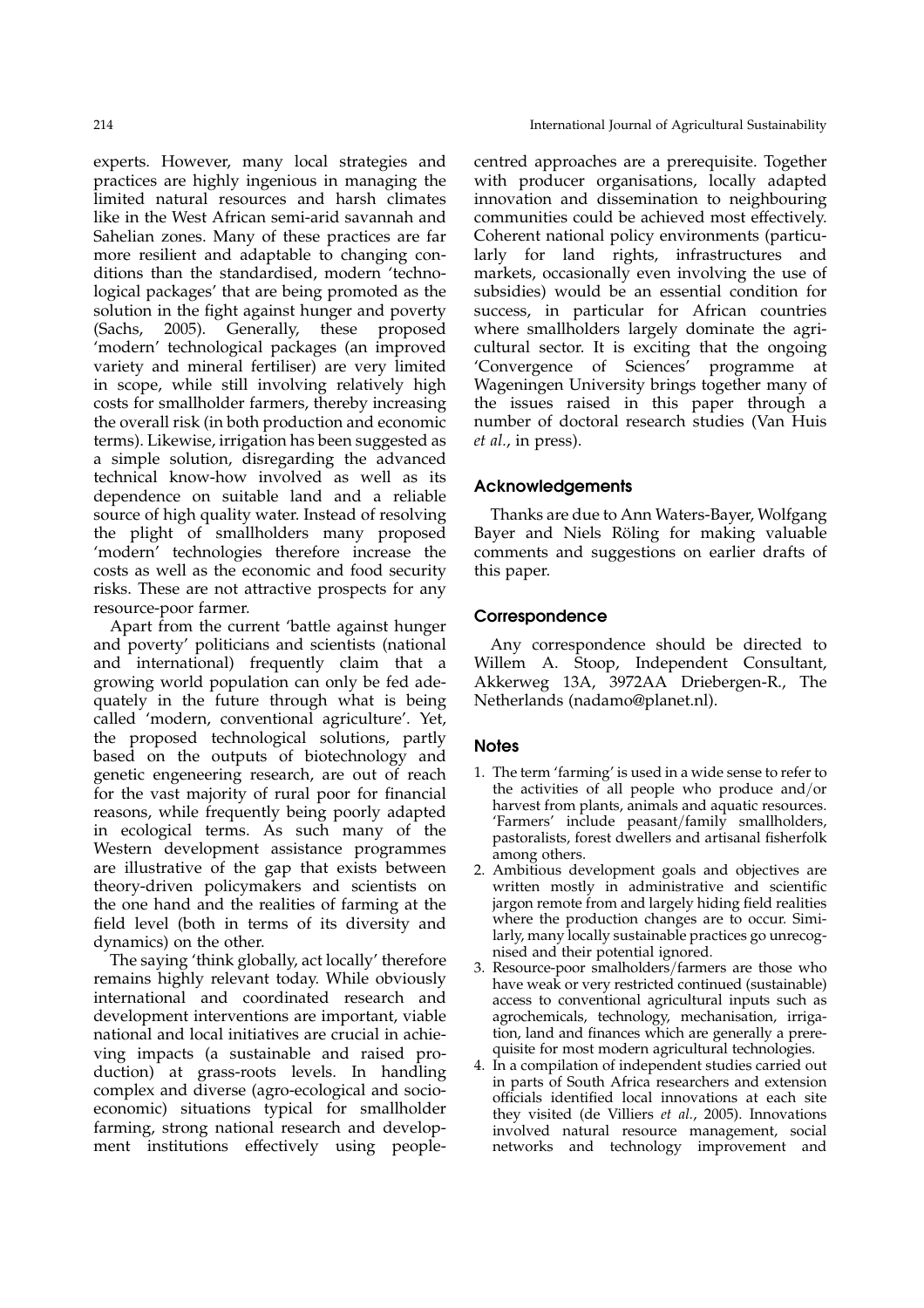Research and Development Towards Sustainable Agriculture by Resource-Poor Farmers 215

development. Most farmers felt that without these innovations they would no longer be involved in agricultural activities, while researchers noticed a number of ways in which they could collaborate with farmers to improve some of the innovations.

- 5. Mistakenly, an essential holistic perspective (including multiple scales and interdisciplinarity) is being translated into a 'new science' and a 'theoretic approach' for which the required professional human resources are non-existent. Together with a plethora of coordinating bodies and of bureaucratic regulations non-workable and ineffective approaches are being proposed. Agricultural research and development processes are being stifled by administrative procedures and inherent delays in the disbursement of funds.
- 6. At one stage it was very fashionable among government officials, extension agents and farmers in West Africa to urge scientists to conduct on-farm experimentation at operational scales (en vraie grandeur); presently a similar trend occurs as the testing of best-bet practices. In either case farmers are primarily participating for personal motives of status and short-term benefits (seeds and agricultural chemicals for free or on easy credit conditions) rather than an interest towards agricultural innovation for which the above approaches are largely inappropriate.

#### References

- Aliber, M. and Mokoena, R. (2003) The land question in contemporary South Africa. In J. Daniel, A. Habib and R. Southall (eds) State of the Nation: South Africa 2003–2004. Cape Town: HSRC Press.
- Bélières, J-F., Bosc, P-M., Faure, G., Fournier, S. and Losch, B. (2002) What future for West Africa's family farms in a world market economy? IIED, 113.
- Bindraban, P. and Rabbinge, R. (2005) Development perspectives for agriculture in Africa – Technology on the shelf is inadequate. Wageningen: WUR, North-South Discussion Paper. On WWW at http://www.north-south.nl (Accessed April 2006).
- Chambers, R., Pacey, A. and Thrupp, L.A. (eds) (1989) Farmer First: Farmer Innovation and Agricultural Research. London: Intermediate Technology Publications.
- Cooke, B. and Kathari, U. (2001) Participation: The New Tyranny? London: Zed Books.
- Clottey, V.A., Agyare, W.A., Schreurs, M., Maatman, A., Abdulai, H. and Dinku, R.K. (2005) Composting to ensure food security: Learning by doing. Paper presented at National Conference on Participatory Agricultural Research and Development, 9–13 May 2005, Tamale, Ghana.
- de Villiers, J., Oettle, L. and Salomon, M. (2005) Catalogue of Farmer Innovations: Inception Phase 2004. Durban: WHAM Communications.
- Dorward, A., Fan, S., Kydd, J., Lofgren, H., Morrison, J., Poulton, C., Rao, N., Smith, L., Tchale, H., Thorat, S., Urey, I. and Wobst, P. (2004) Rethinking agricultural

policies for pro-poor growth. ODI Natural Resource Perspectives, No. 94.

- Eicher, C.K. (1999) Institutions and the African farmer. CIMMYT Economics Program, Mexico.
- FARA (2004) Building sustainable livelihoods through integrated agricultural research for development. Securing the Future for Africa's Children. On WWW at http://www.fara-africa.org (Accessed March 2005).
- Gardner, K. and Lewis, D. (1995) Anthropology, Development and the Post-Modern Challenge. London: Pluto Press.
- Hart, T. (2003) Land reform: What have we learned? South African Journal of Agricultural Extension. 32: 15 –27. South African Society of Agricultural Extension, Pretoria.
- Hart, T. (2005) Local Innovations Using Traditional Vegetables To Improve Soil Quality. IK Notes, 79. On WWW at http://www.worldbank.org/afr/ik/ default.htm. Accessed April 2005.
- IAC (InterAcademy Council) (2004) Realizing the Promises and Potential of African Agriculture. Science and Technology Strategies for Improving Agricultural Productivity and Food Security in Africa. Amsterdam, The Netherlands: IAC.
- Mazzucato, V. and Niemeijer, D. (2000) Rethinking Soil and Water Conservation in a Changing Society: A Case Study in Eastern Burkina Faso. Wageningen: Wageningen University.
- Nelson, N. and Wright, S. (1997) Power and Participatory Development: Theory and Practice. London: Intermediate Technology Publishers.
- Peat, F.D. (2002) From Certainty to Uncertainty. The Story of Science and Ideas in the Twentieth Century. Washington DC: Joseph Henry Press.
- Pottier, J., Bicker, A. and Sillitoe, P. (2003) Negotiating Local Knowledge: Power and Identity in Development. London: Pluto Press.
- Pretty, J.N. (1996) Participatory learning for integrated farming. Integrated Farming in Human Development – Proceedings of a Workshop (pp. 1–21). On WWW at http://www.husdyr.kvl.dk/htm/php/tune96/ 2Pretty.html. Accessed 27. 3. 01.
- Prudencio, C.Y. (1993) Ring management of soils and crops in the West African semi-arid tropics: The case of the Mossi farming system in Burkina Faso. Agric Ecosystem Environment 47 (3), 237–264.
- Reij, C. and Waters-Bayer, A. (eds) (2001) Farmer Innovation in Africa. A Source of Inspiration for Agricultural Development. London: Earthscan Publications.
- Reij, C. and Thiombiano, T. (2003) Développement rural et environnement au Burkina Faso: La réhabilitation de la capacité productive des terroirs sur la partie nord du Plateau Central entre 1980 et 2001. Rapport de synthèse. GTZ – Patecore, Ambassade Royal des Pays Bas, USAID, Ouagadougou.
- Reijntjes, C., Haverkort, B. and Waters-Bayer, A. (1993) Farming for the Future: An Introduction to Low-External-Input and Sustainable Agriculture. London: Macmillan Press Ltd.
- Röling, N. (2006) Organic agriculture and world food security: A reaction to the challenge by Fresco, Van